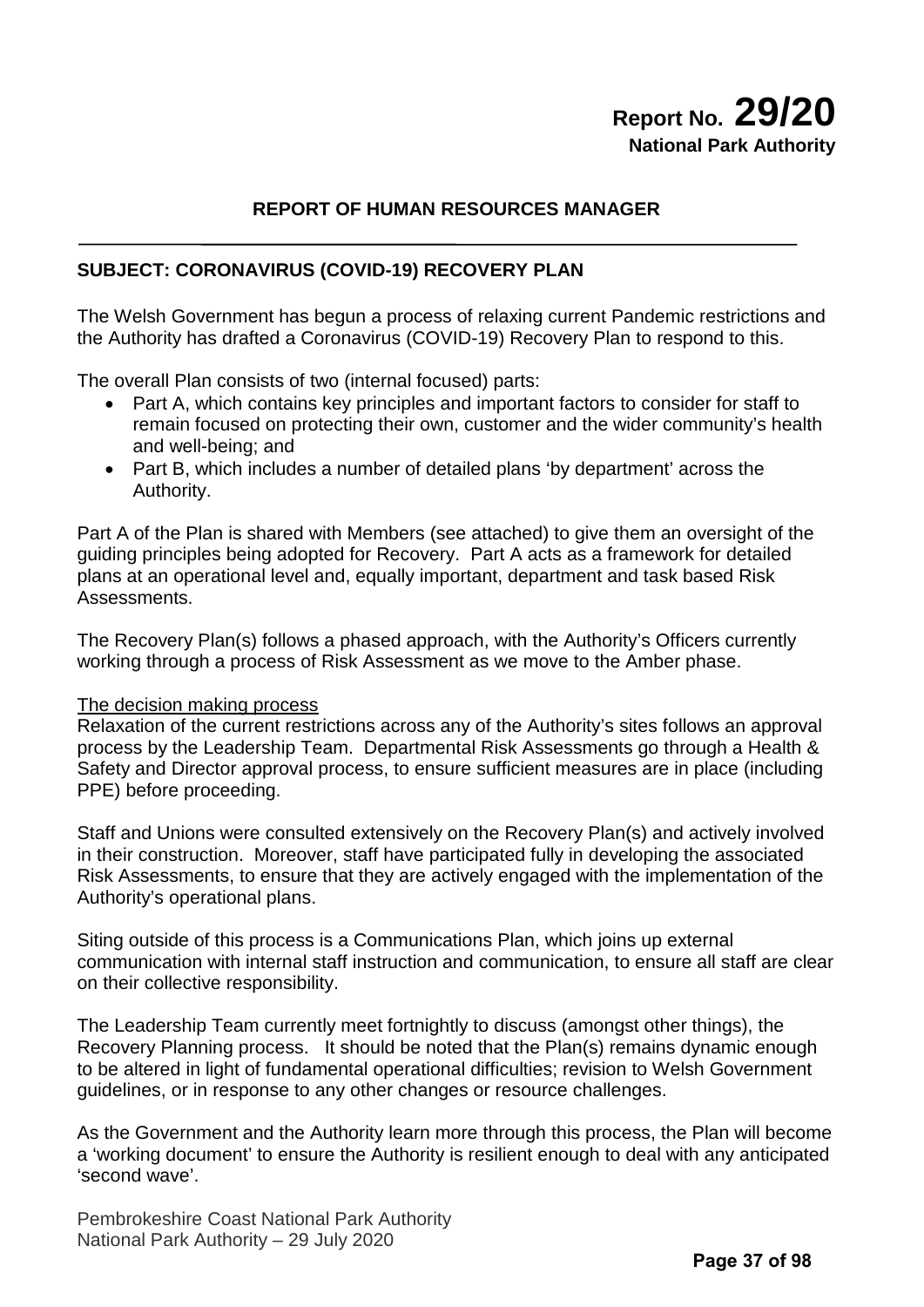#### **RECOMMENDATION: Members are asked to NOTE this report**

*(Further information is available from the Kelland Dickens, Human Resources Manager, on 01646 624825 – email kellandd@pembrokeshirecoast.org.uk)*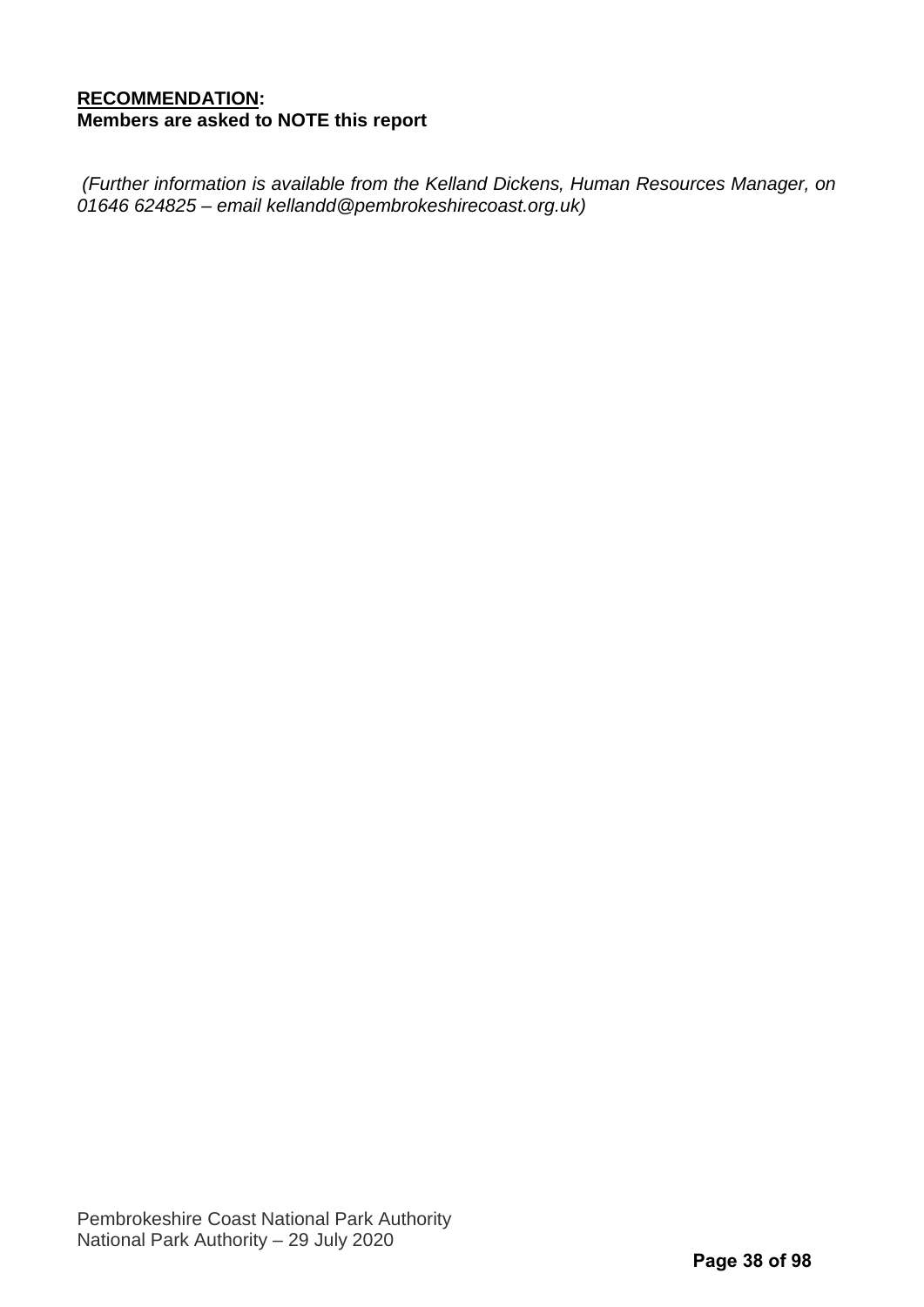# **Pembrokeshire Coast National Park Authority COVID-19 Internal Recovery Plan – PART A**



**Parc Cenedlaethol Arfordir Penfro Pembrokeshire Coast National Park** 

# **Responsive, Effective and Ensuring Safety**

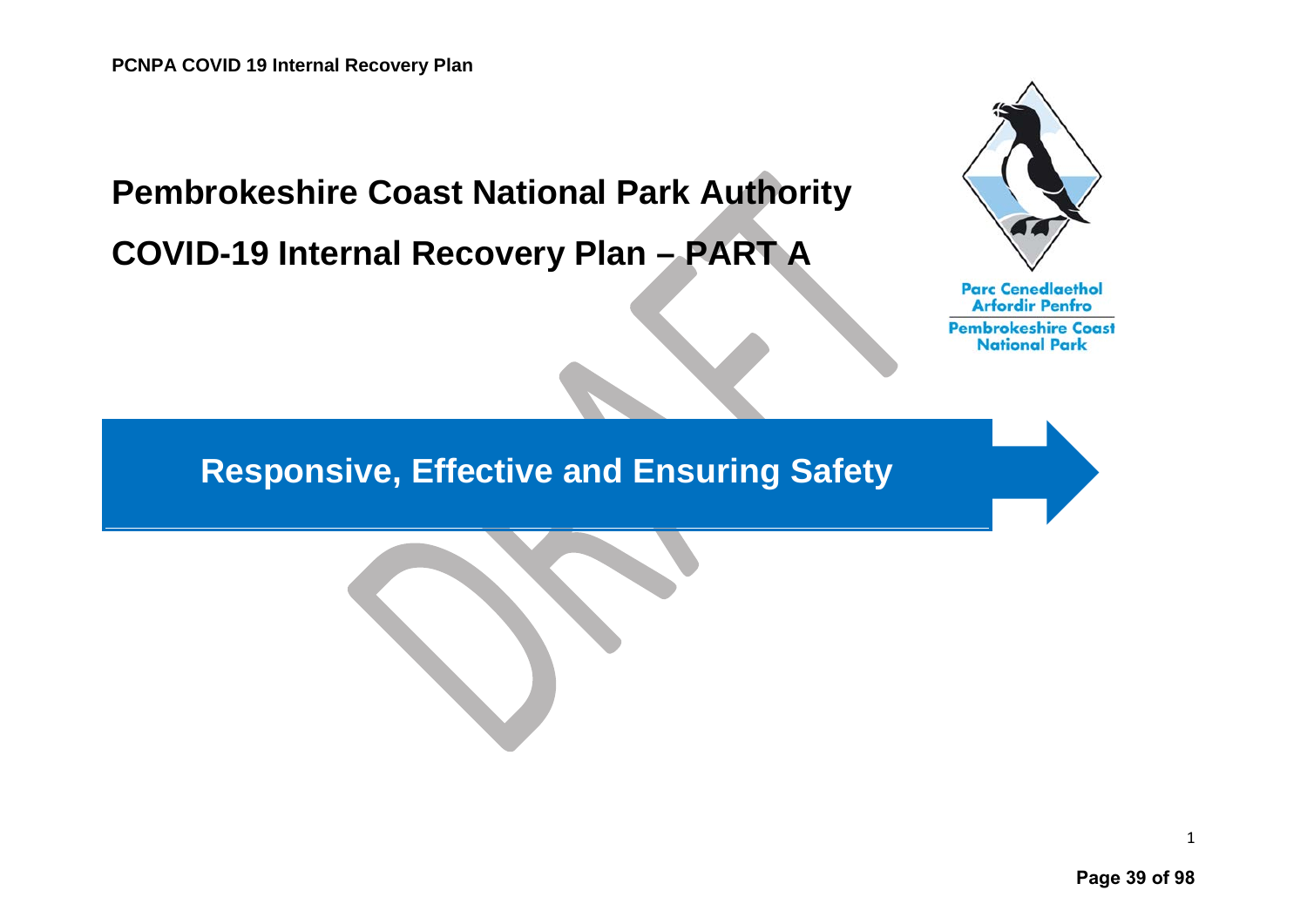| <b>Contents</b>                                                       |                 |
|-----------------------------------------------------------------------|-----------------|
| <b>Purpose of this Plan</b>                                           | $\overline{4}$  |
| Triggers for moving between phases                                    | $\overline{4}$  |
| <b>Monitoring and Review</b>                                          |                 |
| <b>Health and Safety Principles</b>                                   | $\frac{5}{6}$   |
| Health and Safety Infection Control - COVID 19 Contact                | $\frac{6}{7}$   |
| <b>Health and Safety Infection Control - Facilities</b>               |                 |
| <b>Overarching Areas for Internal Recovery</b>                        | 10              |
| <b>Return to Work and Social Distancing</b>                           | $\frac{10}{1}$  |
| Return to Work of Clinically Vulnerable Staff (Highest Risk Category) | $\overline{11}$ |
| Return to Work of Clinically 'At Risk'                                | 12              |
| Facilities Management - Contractor & Cleaning Management              | $\frac{13}{ }$  |
| <b>Physical Site Visits</b>                                           | $\frac{14}{1}$  |
| <b>Health and Safety Training</b>                                     | 15              |
| Outdoor Group, Activity Based and Volunteer Work                      | 15              |
| <b>Member/ Authority Meetings</b>                                     | 16              |
| <b>Llanion Site</b>                                                   | $\overline{17}$ |
|                                                                       |                 |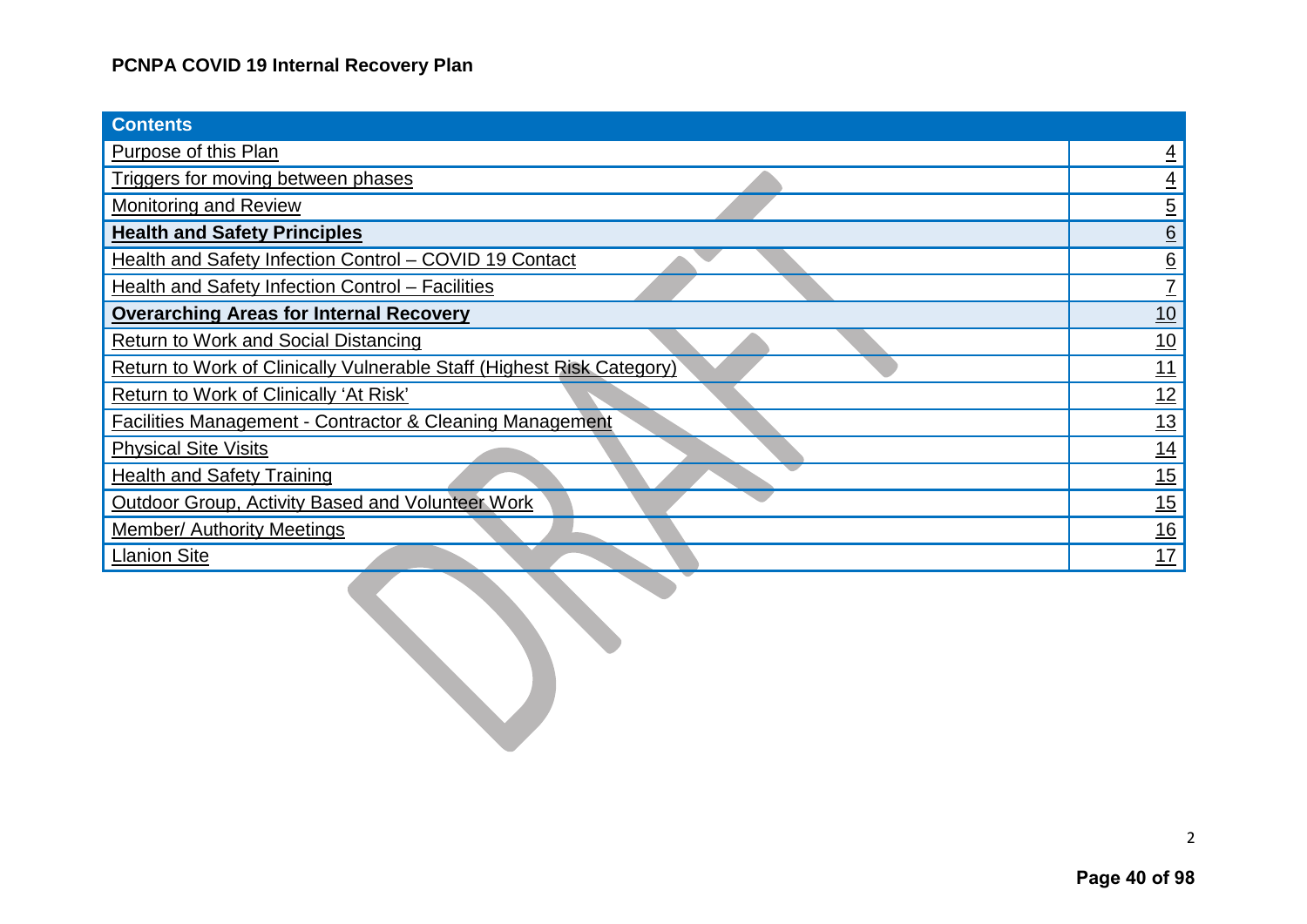#### <span id="page-4-0"></span>**1**. **Purpose of this Plan**

PCNPA's Recovery Plan is split into two parts. These are:

- Part A. Health and Safety principles around infection control, and phased steps for overarching internal operations; and
- Part B Specific Department Recovery Plans.

It takes a 3 phase approach to operational recovery from (Phase 1) *Now* – Mid June 2020, through to (Phase 2) *Next* – the period immediately following a lifting of lockdown with fewer restrictions but with social distance still in place, to (Phase 3) *Later* – the longer term situation in 12 -18 months.

Activities may be in a *Now* or *Next* situation for shorter or longer than in other areas, due to their nature and timescales for lifting restrictions for these activities.

A safety first approach is used, supporting the continued health and safety of our staff, Members, volunteers, service users and general public. It also supports the wider aim of preventing future waves or localised outbreaks of COVID-19.

The Plan also looks for opportunities to ensure that more sustainable ways of working are maintained for the future.

**Part A** will apply in varying degrees all staff, so ALL staff are required to understand and comply with its contents once finalised following staff consultation.

**Part B** is a framework for individual departments to work within and review existing working practices and Risk Assessments to ensure they are Covid-19 proof. New Risk Assessments may be required where not already in existence.

### <span id="page-4-1"></span>**2. Triggers for moving between phases**

a) Changes in regulations at a Welsh Government and where relevant UK Government level. Impact of changes to regulations on phases for departments may vary depending on activities carried out by a specific department.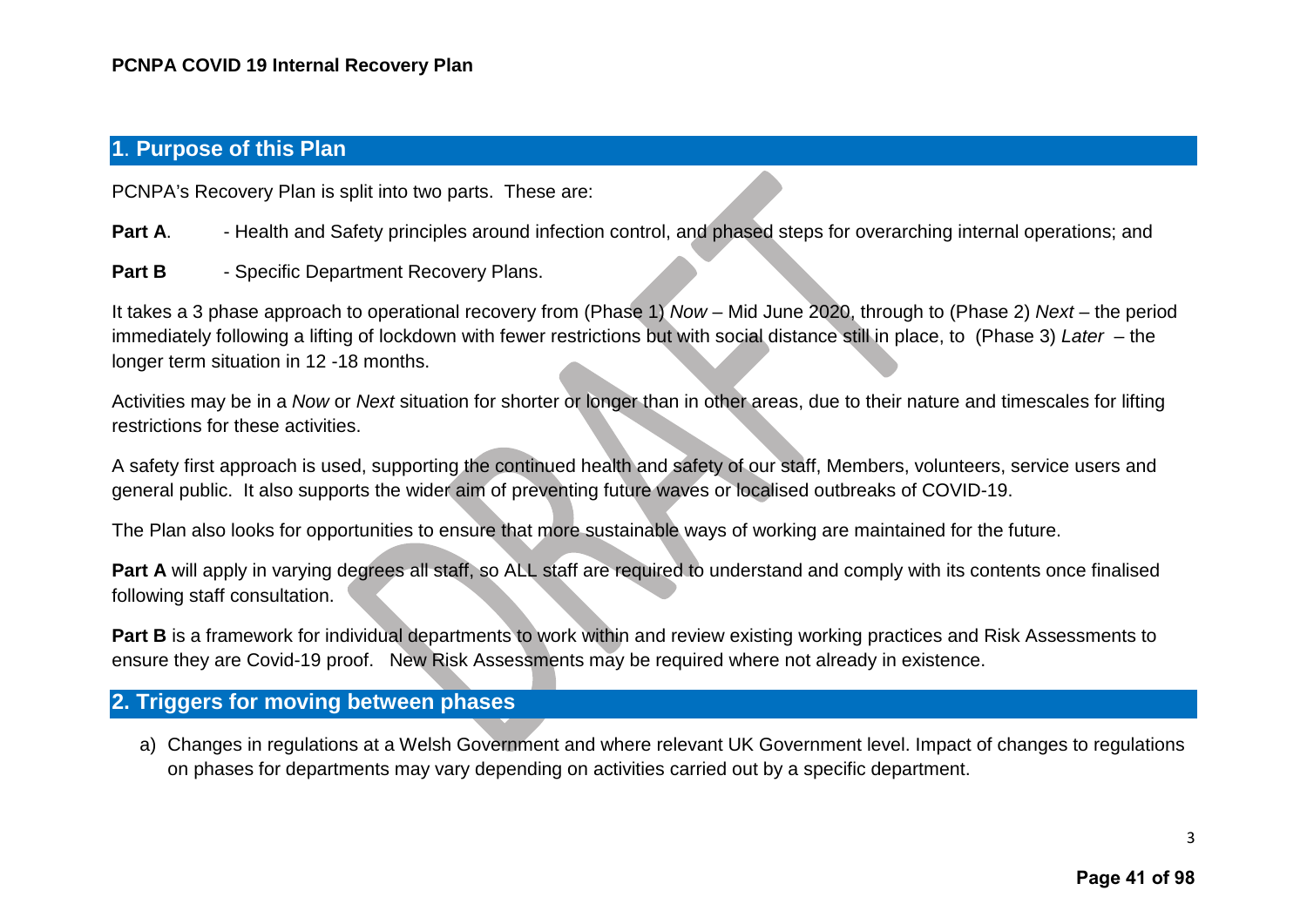- b) Issues relating to the situation in terms of more localised outbreaks, geographically in Pembrokeshire and the Park, within a PCNPA site or within the PCNPA workforce or particular departments. The Authority may need to return to a previous phase if there are subsequent waves of the virus or more localised outbreaks. Public Health Wales data for Pembrokeshire and Hywel Dda Health Board can be accessed via their [Rapid COVID-19 Surveillance online dashboards.](https://public.tableau.com/views/RapidCOVID-19virology-Mobilefriendly/Summary?%3AshowVizHome=no&%3Aembed=true#2)
- c) Risk assessments are in place and relevant guidance issued to staff.
- d) PPE needed has been sourced and provided to staff and physical changes to sites or offices have been made where needed.
- e) Relevant Staff and Union have been consulted on the move to a next phase.
- f) The move to the next phase has been communicated to staff.
- g) The move to a new phase has been approved by HR and Authority's Senior Management Team.

### <span id="page-5-0"></span>**3. Monitoring and Review**

- a) Measures within each phase should be continuously reviewed and monitored by leadership team and departmental area leads to ensure they are effective and meet current best practice.
- b) Leadership Team and departmental leads should continuously review measures within their section of the plan against
	- [Welsh Government Guidance](https://gov.wales/coronavirus)
	- [Public Health Wales Guidance](https://phw.nhs.wales/topics/latest-information-on-novel-coronavirus-covid-19/)
	- [Health and Safety Executive Guidance](https://www.hse.gov.uk/news/coronavirus.htm) (Health and Safety best guidance and best practice)
	- [ACAS Guidance](https://www.acas.org.uk/coronavirus) (Workplace best practice)
	- [EHRC Guidance](https://www.equalityhumanrights.com/en/our-work/our-response-coronavirus-covid-19-pandemic) (Impact on particular groups, ensuring responses don't discriminate against staff or service users)
	- [ICO Guidance](https://ico.org.uk/global/data-protection-and-coronavirus-information-hub/) (Use of health related data)
- c) Leadership Team, ERT, health and safety group meetings, departmental team meetings and employee forum should be used to review responses in the recovery plan during the implementation stage of a phase to ensure they are effective and to identify amended approaches where needed.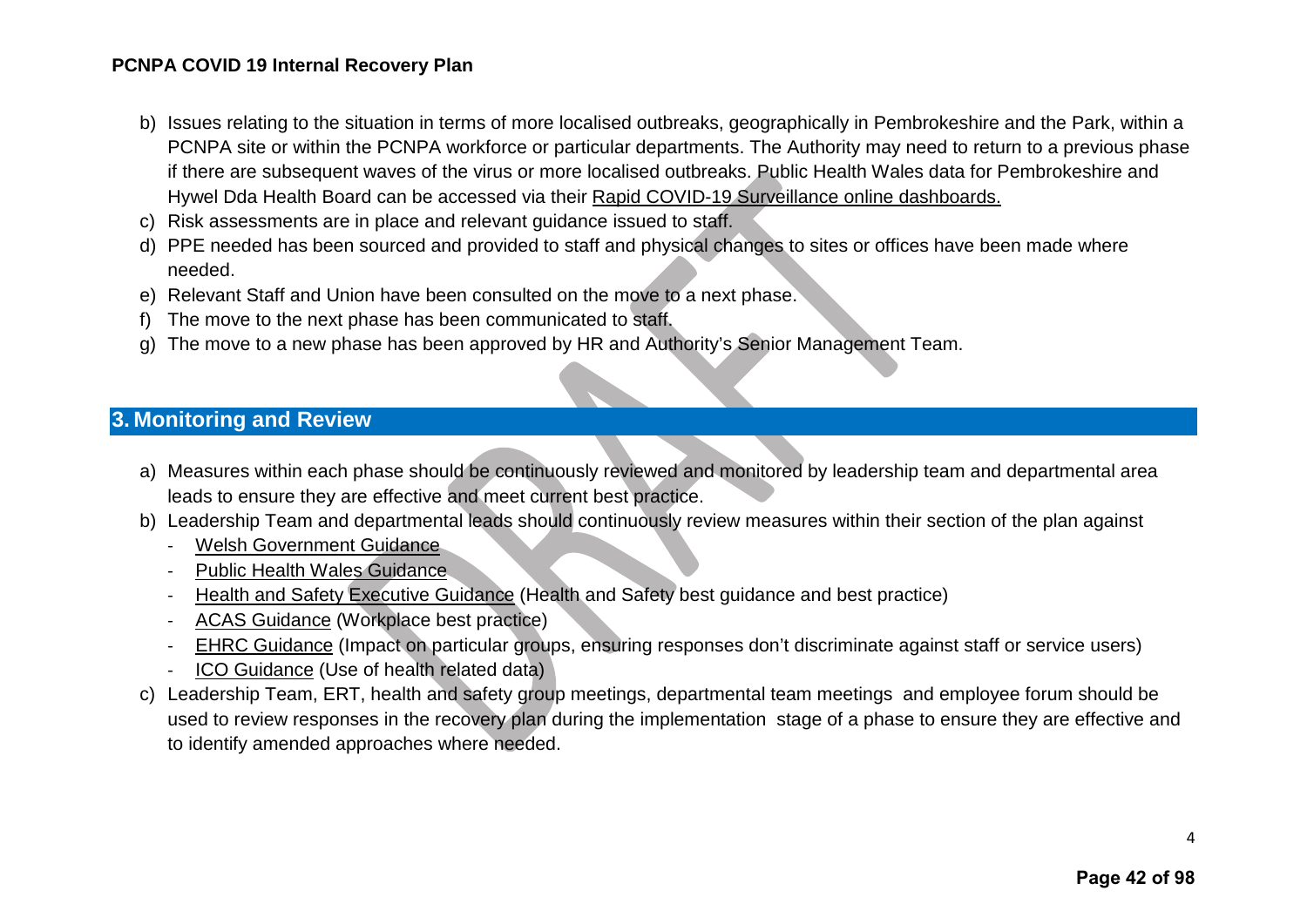- d) If a member of staff has any concerns about their Health and Safety or the Health and Safety of another member of staff, Members, volunteers, service users or the general public during the implementation stage of a phase they should notify their departmental recovery lead, HR or a member of the senior management team as soon as possible.
- e) Departmental area leads should notify senior management teams of any health and safety concerns during implementation of phases that are raised by staff, Members, volunteers, service users or the general public that relate to how the Authority operates.
- f) Where amendments to the plan are needed departmental area leads should consult relevant staff, HR and Senior Management Team and notify the Performance and Compliance Co-ordinator so that the recovery plan can be amended. Staff will be notified of any amendments to the plan.

**Please note: Area Leads should have HR and the Authority's Senior Management Team approval before moving on to a new phase or returning to a previous phase. Department Specific Plans should be read alongside the Health & Safety Principles and Overarching Areas for Internal Recovery. Further and more specific detail will be provided in Department and Activity Based Risk Assessments.**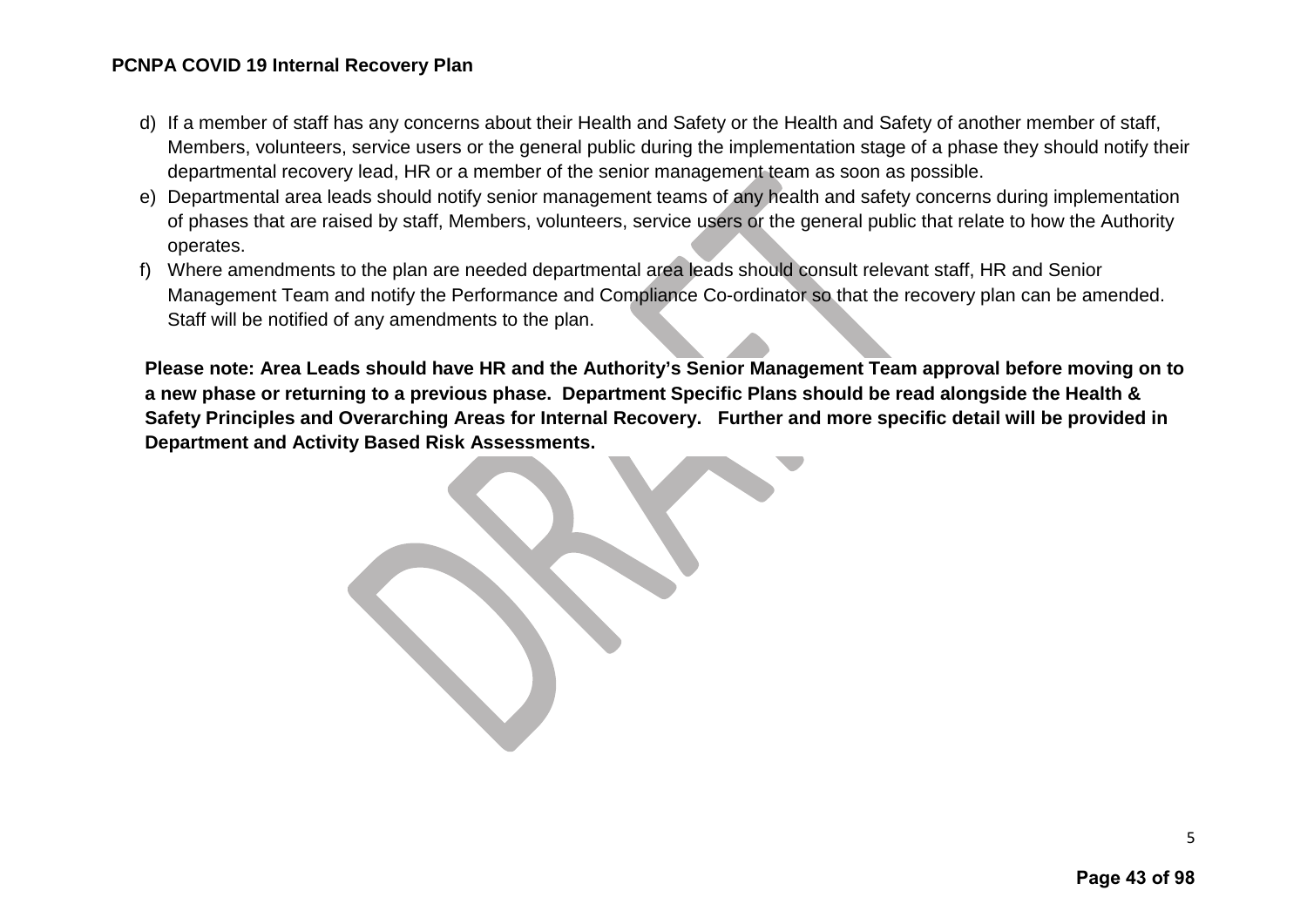# **Health and Safety Principles**

# **Health and Safety Infection Control – COVID 19 Contact**

<span id="page-7-1"></span><span id="page-7-0"></span>

| <b>Infection Control</b><br><b>Areas</b>                                                                                      | <b>Infection Control Mechanisms</b>                                                                                                                                                                                                                                                                                                                                                                     |
|-------------------------------------------------------------------------------------------------------------------------------|---------------------------------------------------------------------------------------------------------------------------------------------------------------------------------------------------------------------------------------------------------------------------------------------------------------------------------------------------------------------------------------------------------|
| <b>Infection Control measures</b><br>for Staff displaying Covid-19<br>symptom.                                                | • Employee isolated and sent home immediately, remaining at home or home working for 7 days.<br>• Colleagues in 'close' contact (less than 2m) to self isolate for 14 days.<br>• Covid-19 Sickness Reporting procedure must be followed upon return.<br>• Work tools, vehicle, hard surfaces that employee has touched are sanitised.<br>• Emergency Action Plan in place to deal with office infection |
| Infection Control for staff<br>coming into contact with<br>someone displaying<br>symptoms or contacted by<br>track and trace. | • Staff member to advise Line Manager immediately<br>Employee to self isolate for 14 days or period advised by Track and Trace team and follow<br><b>Sickness Reporting Procedure.</b>                                                                                                                                                                                                                  |
|                                                                                                                               |                                                                                                                                                                                                                                                                                                                                                                                                         |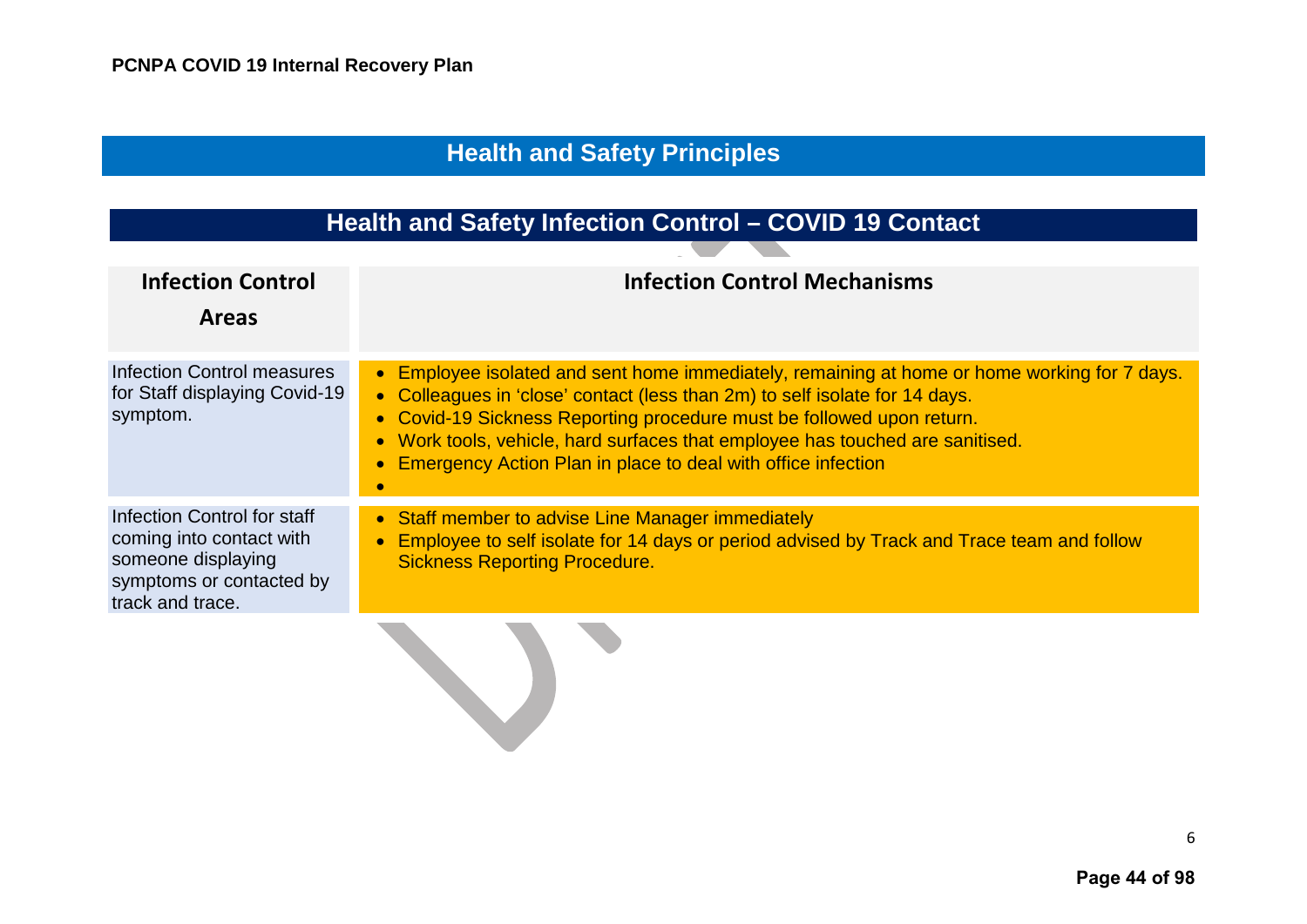<span id="page-8-0"></span>

| <b>Health and Safety Infection Control - Facilities</b>       |                                                                                                                                                                                                                                                                                                                                                                                                                                                                |  |
|---------------------------------------------------------------|----------------------------------------------------------------------------------------------------------------------------------------------------------------------------------------------------------------------------------------------------------------------------------------------------------------------------------------------------------------------------------------------------------------------------------------------------------------|--|
| <b>Infection Control</b><br><b>Areas</b>                      | <b>Infection Control Mechanisms</b>                                                                                                                                                                                                                                                                                                                                                                                                                            |  |
| Social Distancing                                             | Risk Assessments to be carried out at all sites to determine where social distancing cannot be<br>maintained and control measures put in place.<br>Recovery Plans and Risk Assessments reviewed where 2 metre social distancing is reduced to 1<br>$\bullet$<br>metre.                                                                                                                                                                                         |  |
| Meetings with Staff and/or<br>members of the public.          | • Remote working tools used to avoid in person meetings.<br>Where essential - 2m social distancing observed and outdoors where possible. Face Mask used<br>$\bullet$<br>if Officer requires. Avoid sharing any equipment, i.e. pens, laptops.                                                                                                                                                                                                                  |  |
| <b>Entering Buildings</b>                                     | • All staff to use hand santiser located at entry and exit points to all buildings (Llanaion, Cilrhedyn,<br>Centres, Depots etc.<br>All doors to remain open during working hours. Fire Risk Assessment to be carried out on Fire<br>Doors.                                                                                                                                                                                                                    |  |
| General Hygiene -<br>handwashing, sanitisation<br>and toilets | • Good Hygiene signs/posters displayed at all sites, all floors, and communal areas.<br>Clear use and cleaning guidance to ensure they are kept clean and distancing achieved.<br>Anti-viral gel and wipe stations in each office, kitchens communal spaces and toilets<br>$\bullet$<br>Environmental cleaning carried out on high-touch areas, communal areas and toilets etc.<br>Staff to clean keyboards and phones with IT with alcohol wipes<br>$\bullet$ |  |
| Accidents, emergencies<br>and other incidents                 | • Covid-19 First Aid guidance issued to first aiders and staff.<br>In an emergency, e.g. accident and fire, staff don't need to stay 2m apart if it would be unsafe.<br>$\bullet$<br>Otherwise normal distancing measures apply                                                                                                                                                                                                                                |  |
| Site Deliveries / Mail<br>Internal Handling of                | Deliveries left at door for 3 hours where possible to reduce air borne infection before moving.<br>Paper packages left for 24 hours before opening.<br>Hard surface packaging (e.g. plastic, metal) left for 72 hours before opening                                                                                                                                                                                                                           |  |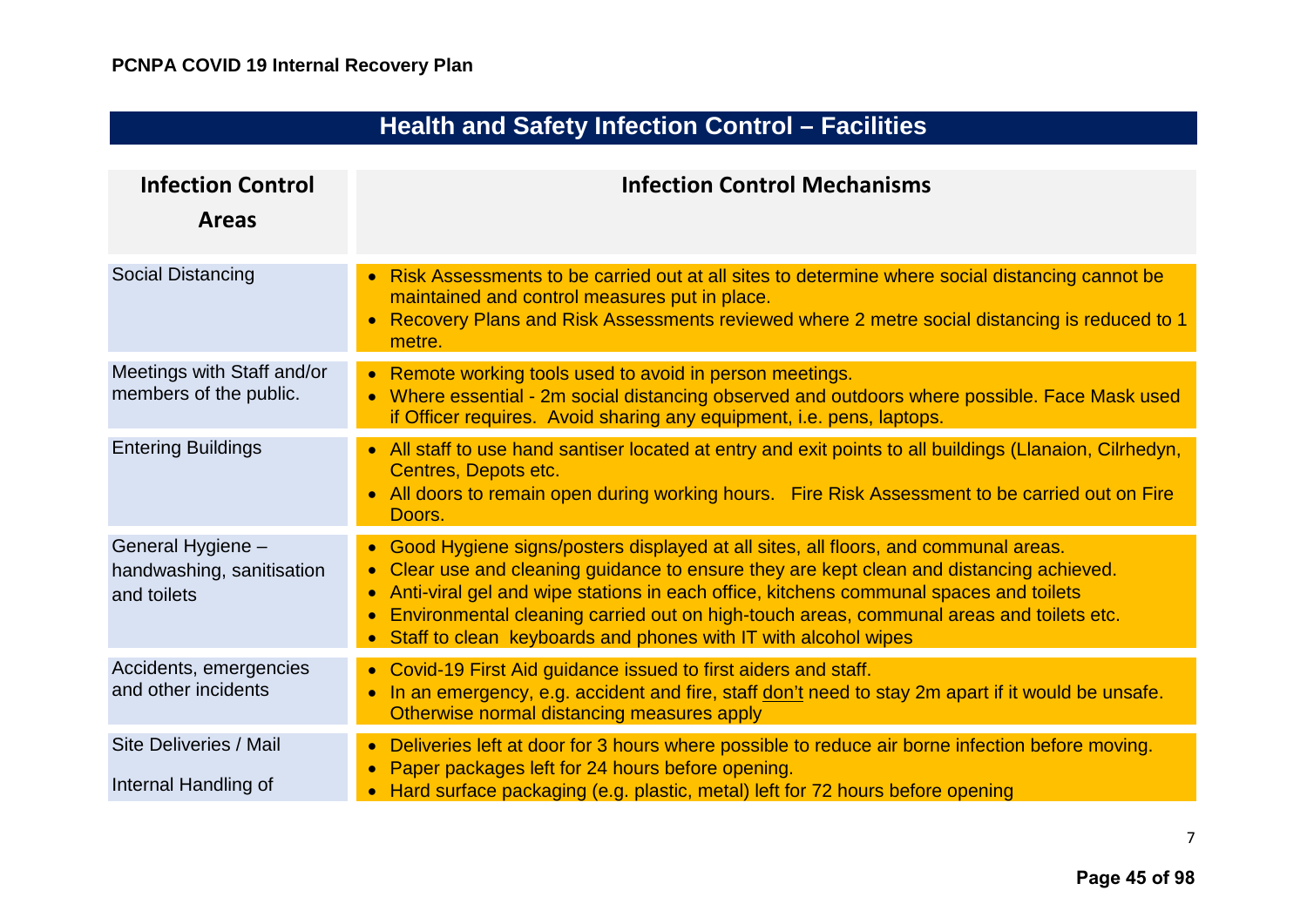| <b>Documents</b>                                                                   | • Gloves and regular hand washing.<br>Staff encouraged to share documents electronically to reduce risk of transmission of infection                                                                                                                                                                                                                                                                                                                                                                                                                                                                                      |
|------------------------------------------------------------------------------------|---------------------------------------------------------------------------------------------------------------------------------------------------------------------------------------------------------------------------------------------------------------------------------------------------------------------------------------------------------------------------------------------------------------------------------------------------------------------------------------------------------------------------------------------------------------------------------------------------------------------------|
| <b>Public Meetings and</b><br><b>Meeting Rooms</b>                                 | • Video Conference encouraged as first-line of defence<br>Room layout reconfigured to allow for social distancing for any required face-to-face internal<br>meetings.<br>• Hand sanitiser in all communal meeting rooms.                                                                                                                                                                                                                                                                                                                                                                                                  |
| <b>Public Areas (Toilets)</b>                                                      | Hand sanitiser dispenser outside toilets to be used on entering<br>$\bullet$<br>Good Hygiene and Hand washing guidelines published and adhered to<br>$\bullet$<br>Hand sanitiser used after washing hands and leaving toilet facilities.<br>$\bullet$<br>All toilets 'deep cleaned' daily.<br>$\bullet$<br>'Hands-free' door openers to be considered to reduce infection<br>$\bullet$<br>'Engaged' signs on doors so that one person at a time enters                                                                                                                                                                    |
| <b>Public Areas</b><br>(Kitchens/Staff Areas)                                      | • Seating area reconfigured for social distancing.<br>Staff encouraged to use outside space where available and possible.<br>Hand sanitiser at entry/exit points and by sink<br>$\bullet$<br>All food preparation to be done at home with staff encouraged to bring pre-pared meals and<br>refillable flask/water bottles where possible<br>Staggered departmental lunch and tea breaks to reduce traffic<br>$\bullet$<br>Where used hard surfaces cleaned with disinfectant after use e.g. microwave, kettle, taps.<br>$\bullet$<br>• Crockery and eating utensil should be one person use only or brought in from home. |
| Photocopier Use                                                                    | Limit use of printing and encourage physical printing to be done in one large-print job to reduce<br>number of times going to printer.<br>Sanitise hands following print jobs.<br>$\bullet$<br>Contact surfaces wiped down after use.                                                                                                                                                                                                                                                                                                                                                                                     |
| <b>Pool Cars and Private</b><br>Vehicles used on 'allowed'<br>business (casual and | • Business use at Line Manager discretion until further guidance issued.<br>• Pool car use limited to single occupancy.<br>Minimum PPE in each vehicle consisting of Hand Sanitiser, gloves, Disinfectant Spray.                                                                                                                                                                                                                                                                                                                                                                                                          |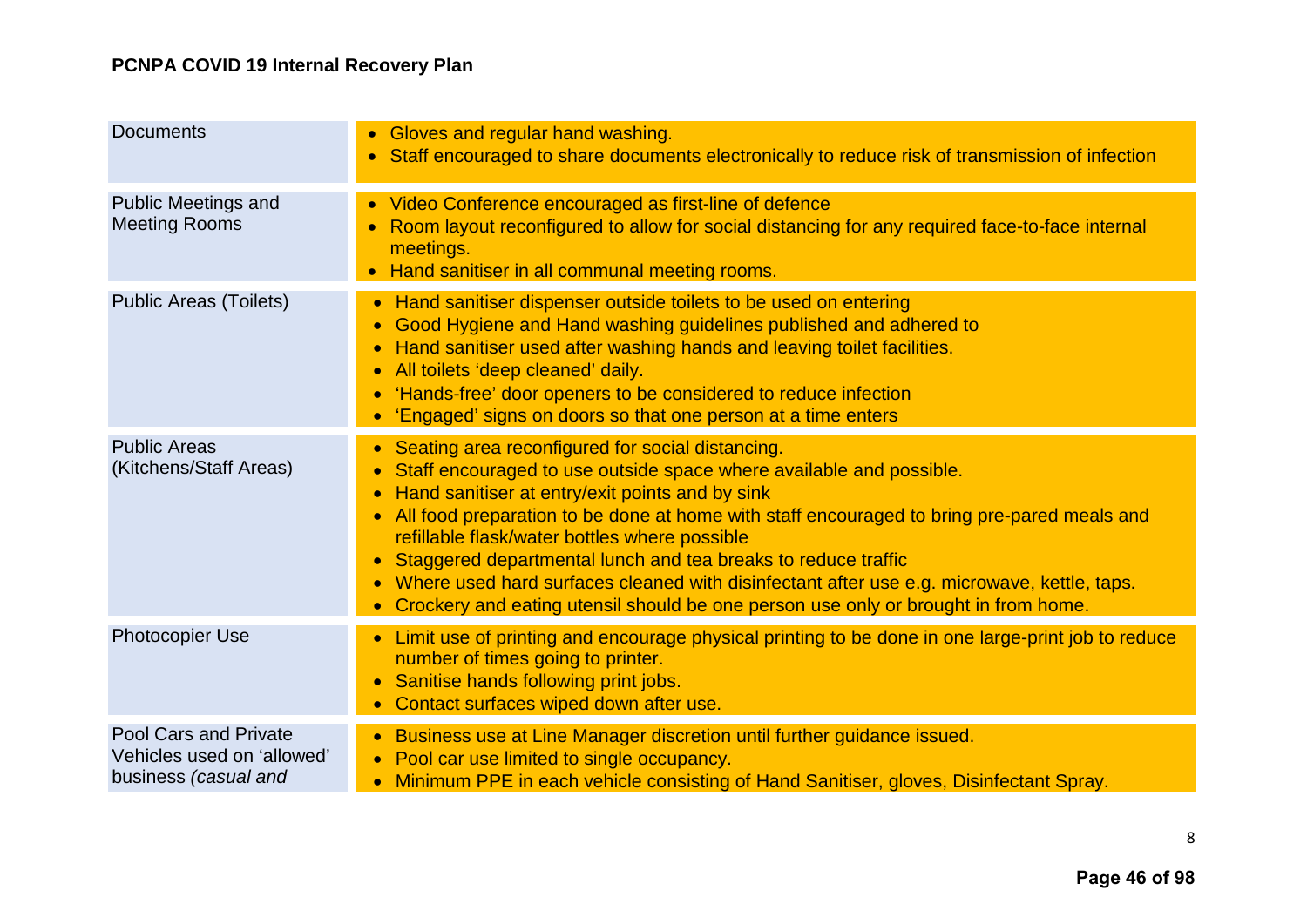| essential car users) | • Door Handles and any hard surfaces touched disinfected after use.<br>• First Aid Kits to contain facemasks in case of emergency. |
|----------------------|------------------------------------------------------------------------------------------------------------------------------------|
| <b>Site Visits</b>   | • Guidelines to be issued for internal contractors and staff undertaking site visits                                               |
|                      |                                                                                                                                    |

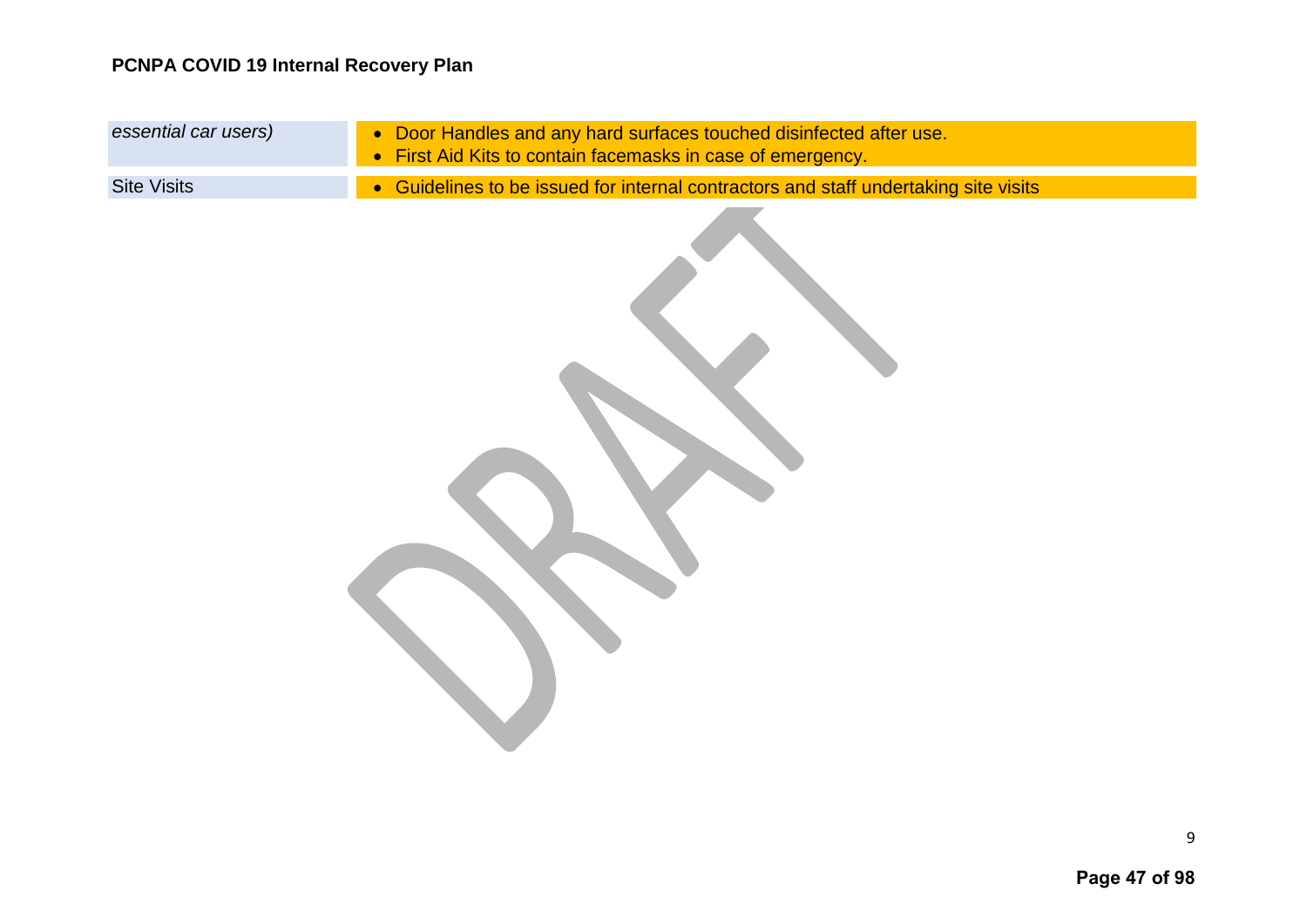## **Overarching Areas for Internal Recovery**

<span id="page-11-1"></span><span id="page-11-0"></span>

| <b>Return to Work and Social Distancing</b>                                                                                               |                                                                                                                                                                                                                                                                                                                                           |                                                                                                                                                                                                                                                                                                        |
|-------------------------------------------------------------------------------------------------------------------------------------------|-------------------------------------------------------------------------------------------------------------------------------------------------------------------------------------------------------------------------------------------------------------------------------------------------------------------------------------------|--------------------------------------------------------------------------------------------------------------------------------------------------------------------------------------------------------------------------------------------------------------------------------------------------------|
| <b>Now</b>                                                                                                                                | <b>Next</b>                                                                                                                                                                                                                                                                                                                               | Later                                                                                                                                                                                                                                                                                                  |
| • Informal Home Working.<br>• Offices/Centres closed in general<br>terms.<br>• Staff allowed to visit only with Line<br>Manager approval. | • Staff with the ability to work from home<br>should do so as much as possible.<br>• Continued Home Working when the<br>Centres and sites are open to be with<br>approval of Line Manager.<br>• Building and Office Occupancy Level<br>guidelines to be followed.<br>• Fortnightly Supervision with staff<br>focusing on staff wellbeing. | • Flexible Working Encouraged.<br>• Long-term Home Working requests to<br>be submitted formally in writing to Line<br>Manager.<br>• Staff may continue working from<br>home at discretion of Line Managers<br>with HR and IT guidance.<br>Weekly Supervison with staff focusing<br>on staff wellbeing. |

#### **PPE and Health and Safety Measures**

- Phase Next Mangers/Teams to review office layouts and processes to observe 2m distancing where possible. Departmental Risk Assessments to be in place for all departments/teams and PPE used where identified through RA. Staff to use telephones, online conferencing tools, e-mail or IM rather than face-to-face. Hot Desking suspended. Safe Working from Home' guidance to be followed.
- Phase Later As Above with Hot Desking resumed where Risk Assessment carried out. avoided where possible.

#### **Stage Progression**

• DSE Risk and Safe Working Environment Assessments to be carried out for all Home Working Staff. Office and Task Based Risk Assessments to be reviewed and followed by all staff.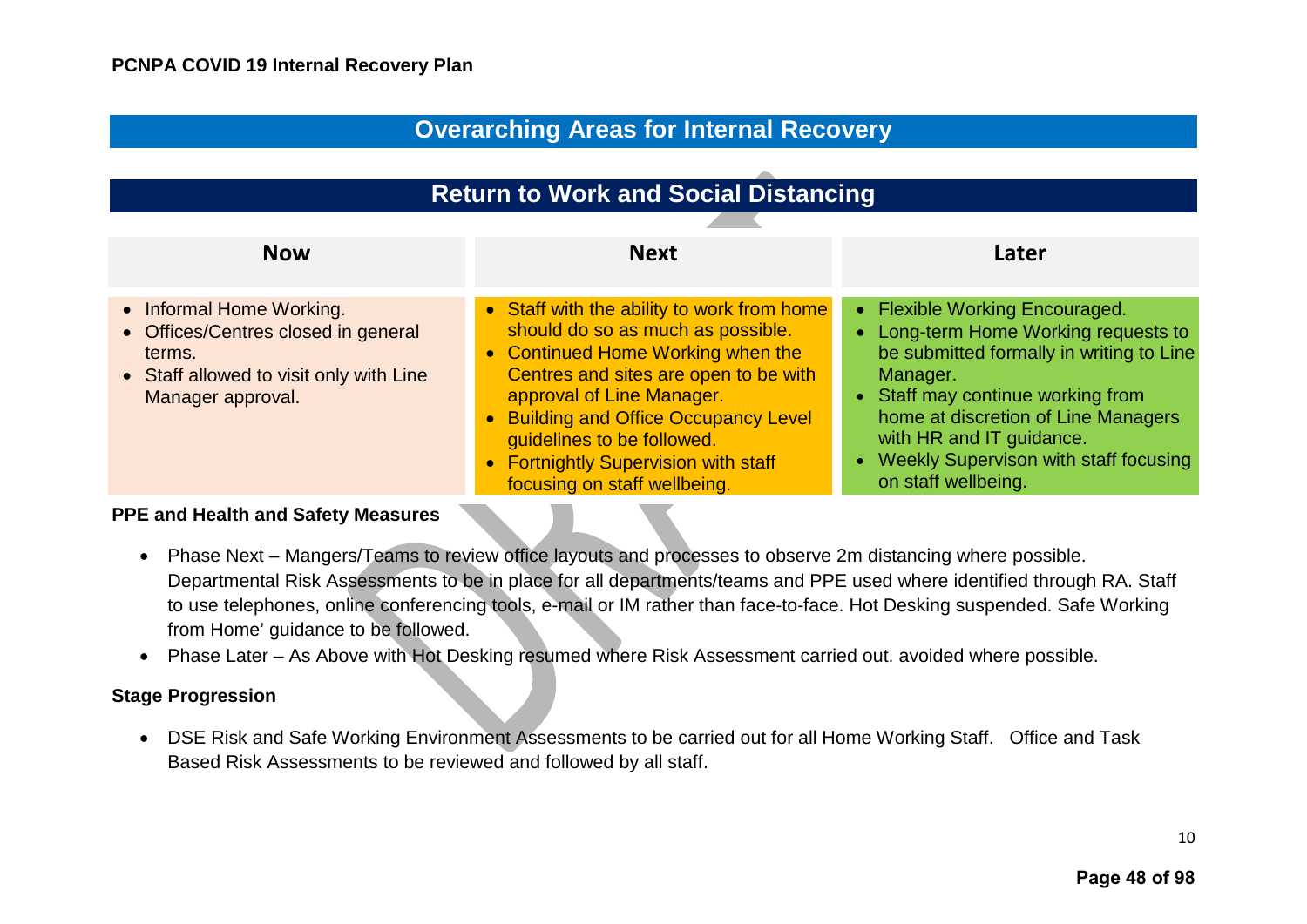| <b>Return to Work of Clinically Vulnerable Staff (Highest Risk Category)</b> |  |  |
|------------------------------------------------------------------------------|--|--|
|------------------------------------------------------------------------------|--|--|

<span id="page-12-0"></span>

| <b>Now</b>                                                                                                                                              | <b>Next</b>                                                                                                                                                                                                                     | Later                                                                                                                                                           |
|---------------------------------------------------------------------------------------------------------------------------------------------------------|---------------------------------------------------------------------------------------------------------------------------------------------------------------------------------------------------------------------------------|-----------------------------------------------------------------------------------------------------------------------------------------------------------------|
| • Staff Furloughed or Home Working.<br>• Staff currently 'shielding' not allowed<br>to resume normal activity unless<br>advised by Welsh Government/GP. | • Line Managers and HR to identify any<br>staff continuing to 'Shield'.<br>• Staff to remain home working or on<br>sick leave until advised by GP.<br>• Line Manager to liaise with IT to<br>enable home working where possible | • Staff member to return to work<br>following Government and GP advice<br>ONLY.<br>• Flexible working to be considered to<br>reduce associated risks to health. |

• Phase Later - Staff member to complete Return to Work Interview with sign-off from HR to consider any PPE or distancing measures.

#### **Stage Progression:**

• Phase Later - Fitness for Work Certificate required to return to work with sign-off from HR prior to return.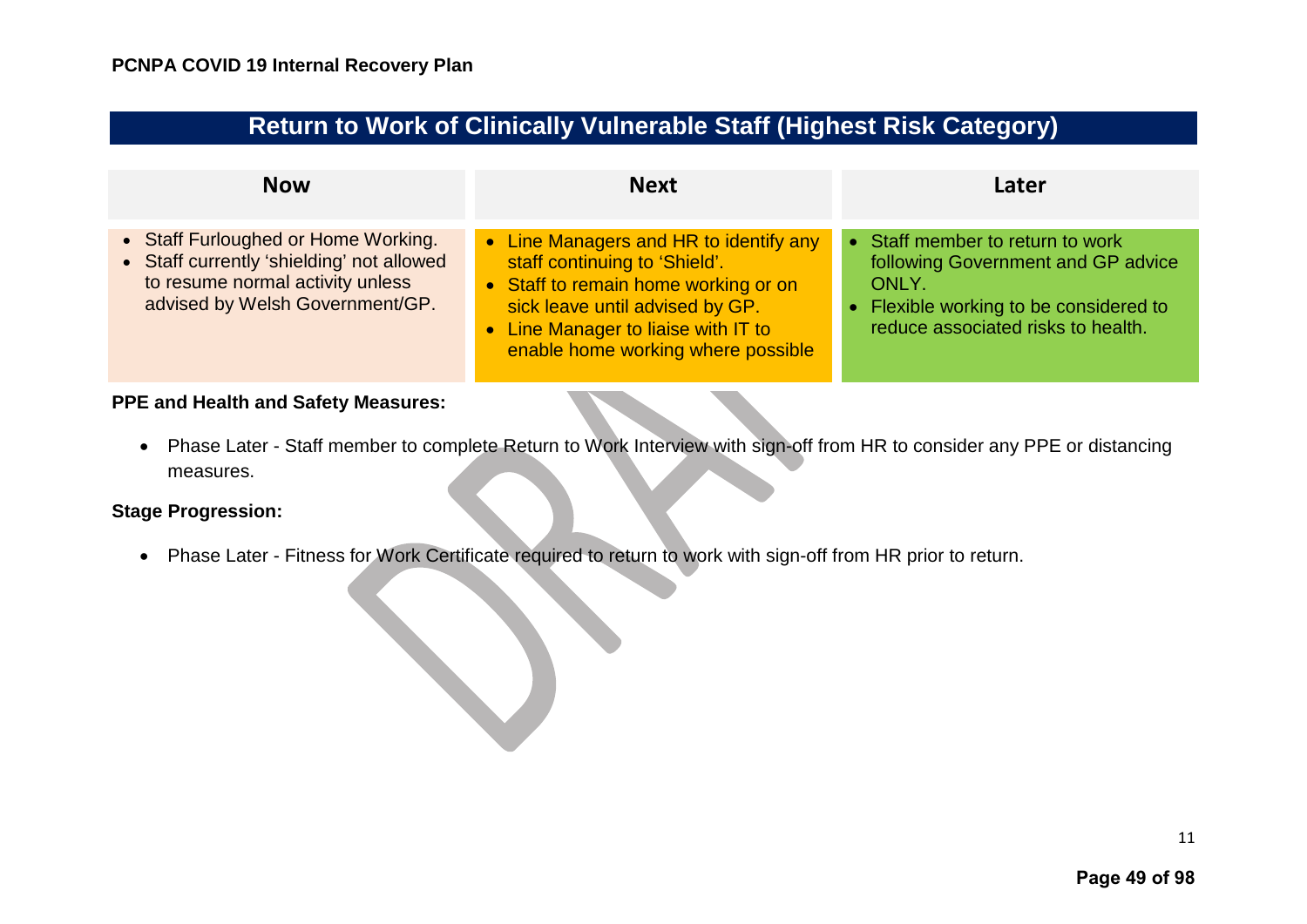<span id="page-13-0"></span>

| <b>Return to Work of Clinically 'At Risk'</b> |                                                                                                                                                                                          |                                                                                                                                                                                                                                         |
|-----------------------------------------------|------------------------------------------------------------------------------------------------------------------------------------------------------------------------------------------|-----------------------------------------------------------------------------------------------------------------------------------------------------------------------------------------------------------------------------------------|
| <b>Now</b>                                    | <b>Next</b>                                                                                                                                                                              | Later                                                                                                                                                                                                                                   |
| • Staff Furloughed or Home Working            | • Home working to be encouraged as<br>much as possible.<br>• Individual Risk Assessment to be<br>completed by Line Manager and<br>Individual where staff member is<br>returning to work. | • Home Working to be encouraged as<br>much as possible.<br>• Home Working protocols to be<br>followed.<br>• Individual Risk Assessment to be<br>completed by Line Manager and<br>Individual where staff member is<br>returning to work. |

• Phase Next and Later – DSE and Safe Working Environment Assessment to be carried out for Home Working and Individual Risk Assessment to be completed by Line Manager and Individual, where staff member is returning to work.

#### **Stage Progression:**

• Phase Next and Later - Individual Risk Assessment completed prior to return.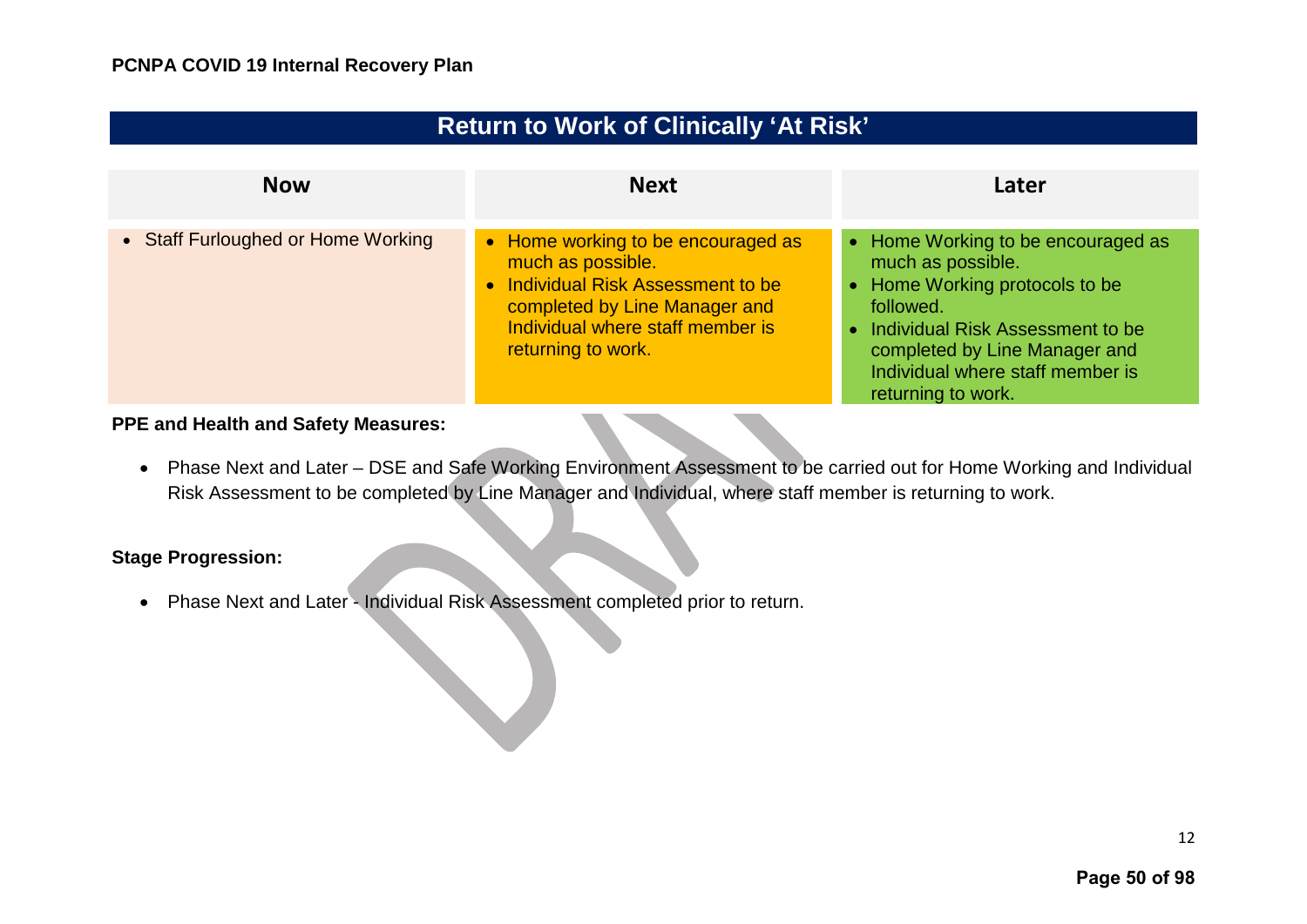| <b>FM - Contractor &amp; Cleaning Management</b> |  |  |
|--------------------------------------------------|--|--|
|--------------------------------------------------|--|--|

<span id="page-14-0"></span>

| <b>Now</b>                                                                                                                                                          | <b>Next</b>                                                                                                                                      | Later                                        |
|---------------------------------------------------------------------------------------------------------------------------------------------------------------------|--------------------------------------------------------------------------------------------------------------------------------------------------|----------------------------------------------|
| • H.Q & sites currently closed.<br>• Access for critical work, urgent<br>maintenance / monitoring & testing<br>only.<br>• No Regular Cleaning – contract<br>paused. | • Contractors working subject to<br>protocols.<br>• Cleaning resumed. Special cleaning<br>measures agreed and main contact<br>areas prioritised. | • Other non-urgent works to re-<br>commence. |
|                                                                                                                                                                     |                                                                                                                                                  |                                              |

#### **PPE & Health & Safety Measures:**

• Phase Next & Later - Risk Assessments, Method Statements and Contractor Protocols and PPE measures to be adhered to.

#### **Stage Progression**

- Risk Assessments and protocols to be regularly reviewed to evaluate risks to staff and public whilst undertaking phased reopening of sites and buildings.
- Servicing and maintenance work to follow new protocols adopted for Contractors working on our sites / buildings. Risk assessment and method statements to be provided prior to commencement.
- Cleaning services to resume (new contract) with additional priorities in order to minimise infection in communal areas.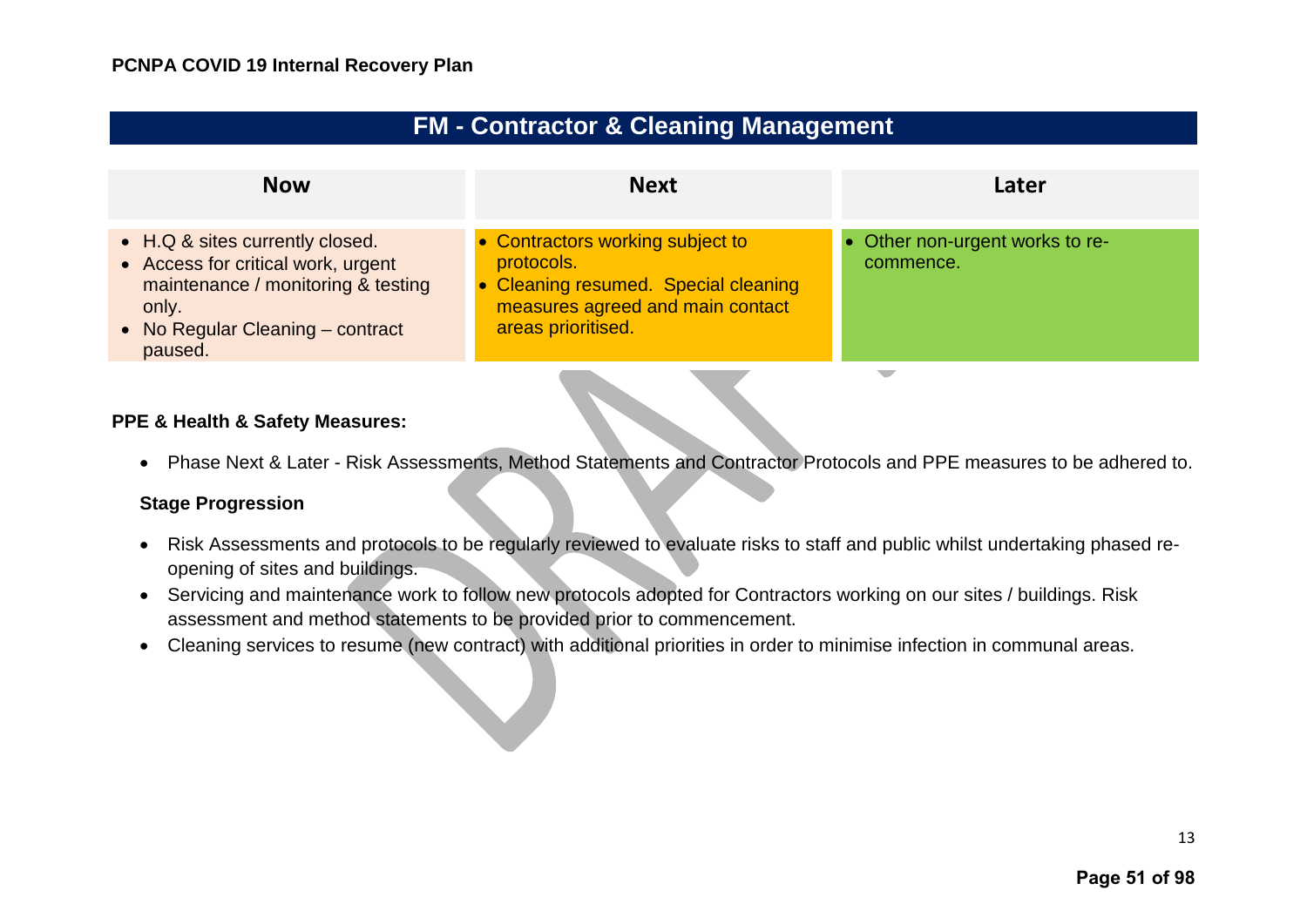#### <span id="page-15-0"></span>**Physical Site Visits Now Next Later** • Virtual site visits and outdoor visits from public space or private land with no other person present. • No internal site visits. • Essential accompanied outdoor site visits /meetings to take place adhering to social distancing and relevant PPE in place. Approval required by Line **Manager** • Continue with virtual site visits where possible to reduce carbon footprint. • Internal site visits permitted provided social distancing is adhered to and relevant PPE in place.

#### **PPE and Health and Safety Measures:**

- Phase Now Hand sanitiser
- Phase Next Risk assessments completed. 2m social distancing observed and PPE used. Face Mask / Gloves issued in First Aid Kits and used if Officer requires.
- Phase Later Risk assessments completed. 2m social distancing observed where possible and PPE Mandated Face Mask and Gloves where social distancing not possible.

#### **Stage Progression**

• Risk Assessments and protocols to be reviewed. PPE check issued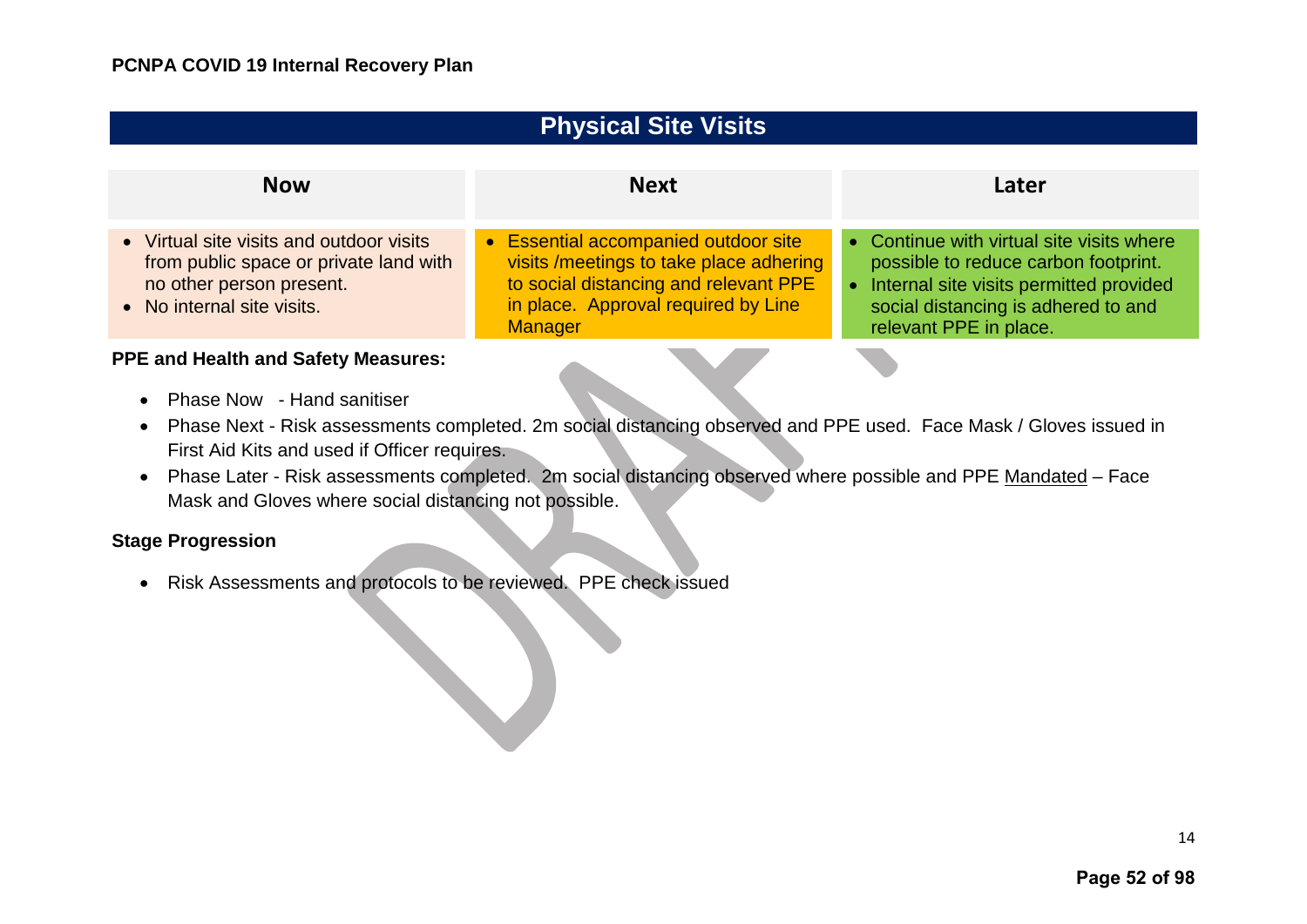<span id="page-16-1"></span><span id="page-16-0"></span>

| <b>Health and Safety Training</b>                                                                                                                                                       |                                                                                                    |                                                                                                                                                                                                                                                 |
|-----------------------------------------------------------------------------------------------------------------------------------------------------------------------------------------|----------------------------------------------------------------------------------------------------|-------------------------------------------------------------------------------------------------------------------------------------------------------------------------------------------------------------------------------------------------|
| <b>Now</b>                                                                                                                                                                              | <b>Next</b>                                                                                        | Later                                                                                                                                                                                                                                           |
| • Training on hold                                                                                                                                                                      | Mechanical equipment and statutory<br>$\bullet$<br>training prioritised.                           | • Other training considered on case-by-<br>case basis                                                                                                                                                                                           |
| <b>Outdoor Group, Activity Based and Volunteer Work</b>                                                                                                                                 |                                                                                                    |                                                                                                                                                                                                                                                 |
| <b>Now</b>                                                                                                                                                                              | <b>Next</b>                                                                                        | Later                                                                                                                                                                                                                                           |
| • No 'face to face' contact with<br>audiences.<br>• Virtual communications connecting<br>and supporting volunteers, home<br>learners and other audiences during<br>the lockdown period. | • Risk assessed activity with key<br>audiences to resume. Continue with<br>virtual communications. | Review and adapt outdoor activity to<br>better fit the post lockdown<br>environment with public and workforce<br>safety a priority.<br>Develop opportunities for 'virtual<br>access to the outdoors' adding value to<br>the visitor experience. |

• Phase Next & Later – Subject to social distancing and relevant PPE in place.

#### **Stage Progression**

- Risk Assessments and protocols to be reviewed and feedback from staff and volunteers considered alongside audience/community feedback
- Additional training and support provided to staff and volunteers as required
- Regular monitoring of PPE requirements and stock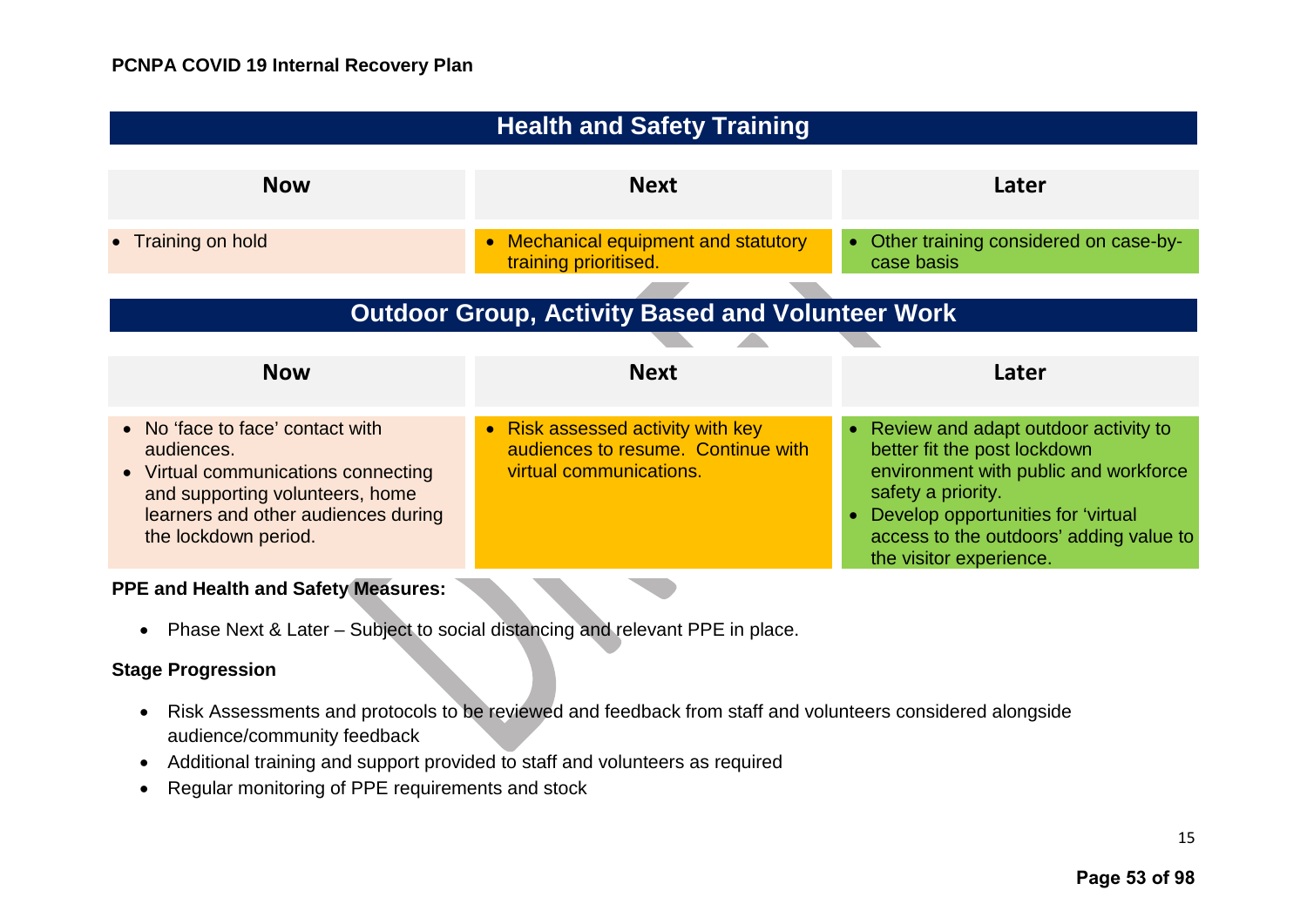<span id="page-17-0"></span>

| <b>Member/ Authority Meetings</b>                                                                                                                                                                                                      |                                                                                                                                                                                                                                             |                                                                                                                                                                                                                                                                                                                                                                   |  |
|----------------------------------------------------------------------------------------------------------------------------------------------------------------------------------------------------------------------------------------|---------------------------------------------------------------------------------------------------------------------------------------------------------------------------------------------------------------------------------------------|-------------------------------------------------------------------------------------------------------------------------------------------------------------------------------------------------------------------------------------------------------------------------------------------------------------------------------------------------------------------|--|
| <b>Now</b>                                                                                                                                                                                                                             | <b>Next</b>                                                                                                                                                                                                                                 | Later                                                                                                                                                                                                                                                                                                                                                             |  |
| • All Authority meetings<br>being held remotely using<br>Lifesize video technology<br><b>Resources:</b> Audit of devices used by<br>Members and/or officers to be<br>undertaken to identify whether<br>additional resources are needed | • All Authority meetings<br>to be held remotely using<br>Lifesize video technology<br><b>Resources: Business cases required</b><br>for additional functionality needed on<br>Lifesize (e.g. chat function; waiting<br>room function, etc.). | • Consider holding 'hybrid Meetings<br>(physical and remote attendance) in<br>line with regulations and social<br>distancing guidelines either at Llanion<br>or at larger venue.<br><b>Resources:</b> White screens and<br>projectors, additional power points,<br>microphone system, soundproofing, etc.<br>subject to funding (if Green Room to be<br>utilised) |  |

• Phase Later – Hand sanitizer / face masks / gloves / antiseptic wipes / face shields

#### **Stage Progression**

- Change in legislation to enable face-to-face meetings to take place (subject to any social distancing guidelines)
- Risk assessments and protocols to be reviewed and feedback from Members and staff considered
- Additional training and support provided to Members and/or officers as required
- Availability of adequate meeting room facilities to host 'hybrid' meetings if social distancing measures still in place
- Regular monitoring of PPE requirements and stock